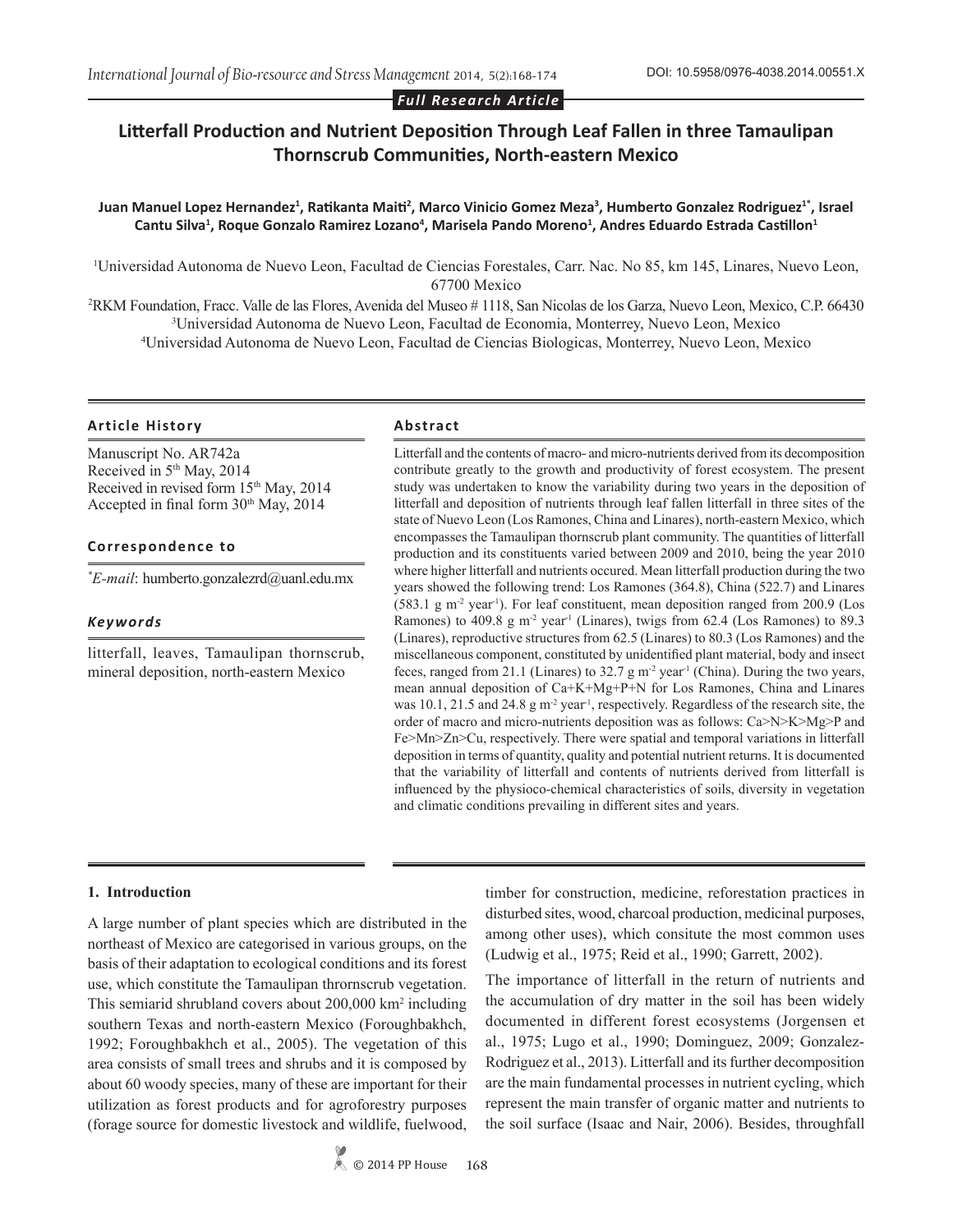and stemflow (Silva and Gonzalez, 2001) are the main source of natural fertilization to forest soil. More than half of the annual absorption of nutrients in the forests owns to the reincorporation of litterfal in the soil, and the subsequent recycle of these nutrients are the main source of nutrient availability (Del Valle-Arango, 2003).

The decomposition of litterfall is a crucial process for the maintenance of the fertility and productivity of the forest ecosystem (Prescott, 2005). Among these, the productivity of the plants depends greatly on the nutrient cycle (Gartner and Cardon, 2004). The seasonal fluctuations in the production of litterfall are regulated basically by the biological and environmental factors, athough land shape, edaphic conditions, plant species and cover, age and density of the forest are as well important to take into account (Hernandez et al., 1992). The main elements which control its degradation are the physicochemical environment, the characteristics of litterfall and the biotic elements involved during decomposition (Hattenschwiler et al., 2005). Hoorens et al*.* (2003) and Zhang et al. (2008) have shown that the quality of litterfall is one of the limiting factors which affects the rate of descomposition so that the majority of terrestrial ecosystems are integrated by a great variety of plant species, by which each contribute to the anual process, which implies that its composition exert a strong impact on this respect (Hattenschwiler et al., 2005). On the other hand, Tuomi et al. (2009) indicates that temperature and precipitation are key factors which affect degradation. Thus, decomposition of litterfall is a fundamental process that occurs in all types of ecosystems (Vasconcelos and Laurance, 2005).

In spite of the plant structure composition, ecological and biological studies well documented and undertaken in the Tamaulipan thronscrub in the north-eastern region of Mexico, and particularly in the state of Nuevo Leon, few studies have been addressed the deposition of plant nutrients through leaf fallen. Therefore, with an objective to understand and enrich these vital processes in this type of plant communities, the purpose of this research was to quantify during two years the production of litterfall and the potential deposition of macro- (Ca, K, Mg, N, and P) and micro-minerals (Cu, Fe, Mn, and Zn) through leaf fallen in three sites of north-eastern Mexico.

#### **2. Materials and Methods**

# *2.1. Study area*

The study has been undertaken at three sites of the Tamualipan thornscrub, without any recent disturbance in the state of Nuevo Leon, north-eastern Mexico. Site 1 is located in Los Ramones county (25° 40 N; 99° 27 W, 200 m asl). Site 2 is located in China county ( $25^{\circ}$  31 N,  $99^{\circ}$  16 W,  $200$  m asl) and Site 3 is situated at the Experimental Research Station of the Faculty of Forest Sciences, Universidad Autonoma de Nuevo Leon (24°

47 N, 99° 32 W, 350 m asl), 8 km south of Linares county. The climate is subtropical and semiarid with warm summer. Monthly mean air temperature ranges from 14.7°C in January to 22.3°C in August, although daily high temperatures of 45°C are common during summer. Average total annual precipitation ranges from 600 to 805 mm with a bimodal distribution. The peak rainfall months are May, June and September (Gonzalez Rodriguez et al., 2004). The dominant soils are deep, darkgray, lime-gray, lime-clay Vertisols, with montmorillonite, which shrink and swell noticeably in response to changes in soil moisture content. Some physical and chemical properties of the soils at a depth of 0-20 cm at research sites are shown in Table 1. In addition, registered monthly mean air temperatures (°C) and monthly rainfall (mm) are shown in Figure 1.

# *2.2. Vegetation of the study area*

The main type of vegetation at research sites is known as Tamaulipan Thronscrub or Subtropical Thronscrub (SPP-INEGI, 1986), which is charactirized by a formation of trees and shrubs, with dominant floristic elements between 4 and 6 m height, being perrenials or deciduous, thorny or non-thrny, with myrcophyllous simple or compunds leaves. The most abundant and representative species are *Prosopis laevigata*  (Humb. & Bonpl ex Willd.). M.C Johnst., *Ebenopsis ebano* (Berland.) Barneby & J.W Grimes, *Acacia amentacea* DC., *Castela erecta* Turpin subsp *texana* (Torr. & A.Gray) Cronquist, *Celtis pallida* Torr., *Parkinsonia texana* var. *macra* (IM Johnst.) Isely, *Forestiera angustifolia* Torr., *Cordia boissieri* A.DC., *Leucophyllum frutescens* (Berland.) IM Johnst., *Guaiacum angustifolium* Engelm., *Cylindropuntia leptocaulis* (DC.) F.M

Table 1: Some physical and chemical properties of soils (profile depth 0-20 cm) at the studied sites, north-eastern Mexico

|                                        | <b>Sites</b> |        |         |  |  |  |
|----------------------------------------|--------------|--------|---------|--|--|--|
| Property                               | Los Ramones  | China  | Linares |  |  |  |
| Sand $(g \ kg^{-1})$                   | 425.0        | 230.0  | 94.0    |  |  |  |
| $Silt(g kg-1)$                         | 350.0        | 490.0  | 420.0   |  |  |  |
| Clay $(g \ kg^{-1})$                   | 225.0        | 280.0  | 486.0   |  |  |  |
| Bulk density ( $Mg \, \text{m}^{-3}$ ) | 1.2          | 1.3    | 0.9     |  |  |  |
| pH                                     | 7.7          | 8.3    | 7.9     |  |  |  |
| $EC$ ( $\mu$ S cm <sup>-1</sup> )      | 86.2         | 99.4   | 129.5   |  |  |  |
| Organic matter $(\% )$                 | 1.8          | 5.8    | 8.6     |  |  |  |
| $Ca$ (mg $kg^{-1}$ )                   | 7366.1       | 8291.5 | 11704.6 |  |  |  |
| $Mg$ (mg kg <sup>-1</sup> )            | 271.9        | 258.6  | 191.4   |  |  |  |
| $K$ (mg kg <sup>-1</sup> )             | 176.5        | 240.0  | 270.5   |  |  |  |
| $N$ (mg kg <sup>-1</sup> )             | 1694.4       | 1410.5 | 1938.3  |  |  |  |
| $Cu$ (mg $kg^{-1}$ )                   | 0.3          | 0.3    | 0.4     |  |  |  |
| $Mn$ (mg kg <sup>-1</sup> )            | 6.5          | 6.1    | 5.5     |  |  |  |
| Fe $(mg kg-1)$                         | 4.5          | 2.6    | 3.6     |  |  |  |
| $Zn$ (mg kg <sup>-1</sup> )            | 0.3          | 0.2    | 0.2     |  |  |  |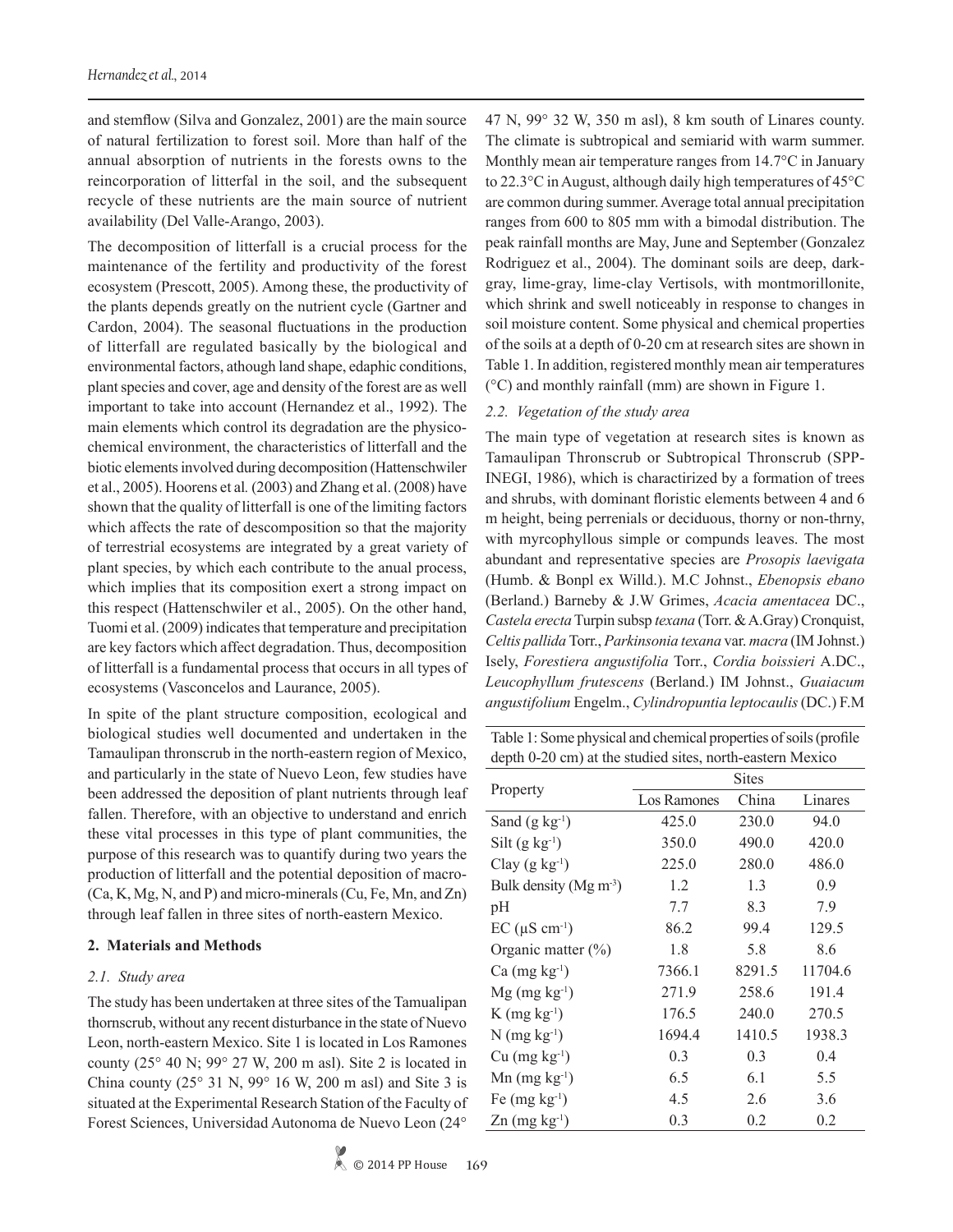Knuth, *Opuntia* spp, *Zanthoxylum fagara* Sarg., *Sideroxylon celastrinum (*Kunth) T.D.Penn, *Helietta parvifolia* (A.Gray ex Hemsl) Benth. among others. The floristic structure composition at research sites has previously documented (Dominguez et al., 2013) and it is shown in Table 2.

*2.3. Litterfall sampling and collection frequency*

At each site, ten litter canisters  $(1.0 \text{ m}^2)$ , made with wooden

| A, D, F and IV refer to abundance, dominace, frequency and importance value, respectively. |           |                |        |                   |      |         |      |            |  |  |  |
|--------------------------------------------------------------------------------------------|-----------|----------------|--------|-------------------|------|---------|------|------------|--|--|--|
| <b>Sites</b>                                                                               | Phenology | Number of      | Height | Crown cover       | A(%) | D(%)    | F(%) | IV $(\% )$ |  |  |  |
|                                                                                            |           | individuals    | (m)    | (m <sup>2</sup> ) |      |         |      |            |  |  |  |
| Los Ramones                                                                                |           |                |        |                   |      |         |      |            |  |  |  |
| Acacia amentacea                                                                           | Deciduous | 50             | 2.4    | 153.4             | 8.8  | 7.2     | 3.2  | 19.3       |  |  |  |
| Acacia farnesiana                                                                          | Deciduous | 18             | 3.9    | 183.9             | 3.1  | 8.6     | 4.8  | 16.7       |  |  |  |
| Castela erecta                                                                             | Deciduous | 17             | 1.5    | 31.7              | 3.0  | 1.5     | 4.8  | 9.3        |  |  |  |
| Celtis pallida                                                                             | Deciduous | 52             | 3.0    | 195.8             | 9.1  | 9.2     | 6.4  | 24.9       |  |  |  |
| Condalia hookeri                                                                           | Deciduous | 14             | 2.9    | 63.7              | 2.4  | 3.0     | 4.8  | 10.3       |  |  |  |
| Forestiera angustifolia                                                                    | Deciduous | 22             | 2.0    | 61.3              | 3.8  | 2.9     | 6.4  | 13.2       |  |  |  |
| Karwinskia humlboldtiana                                                                   | Deciduous | 69             | 1.5    | 90.8              | 12.1 | 4.3     | 8.0  | 24.5       |  |  |  |
| Parkinsonia texana                                                                         | Deciduous | 14             | 3.5    | 113.5             | 2.4  | 5.3     | 2.4  | 10.2       |  |  |  |
| Prosopis laevigata                                                                         | Deciduous | 40             | 4.7    | 673.5             | 7.0  | 31.8    | 7.2  | 46.1       |  |  |  |
| Syderoxylon lanuginosum                                                                    | Deciduous | 41             | 3.0    | 166.7             | 7.2  | 7.8     | 5.6  | 20.7       |  |  |  |
| Zanthoxylum fagara                                                                         | Perennial | 45             | 2.5    | 135.5             | 7.9  | 6.4     | 4.8  | 19.2       |  |  |  |
|                                                                                            |           |                |        |                   |      |         |      |            |  |  |  |
| China                                                                                      |           |                |        |                   |      |         |      |            |  |  |  |
| Acacia amentacea                                                                           | Deciduous | 45             | 1.8    | 104.8             | 6.4  | 9.7     | 6.8  | 23.0       |  |  |  |
| Castela erecta                                                                             | Deciduous | 40             | 1.7    | 82.3              | 5.7  | 7.6     | 6.8  | 20.2       |  |  |  |
| Celtis pallida                                                                             | Deciduous | 49             | 2.0    | 74.0              | 7.0  | 6.8     | 6.8  | 20.7       |  |  |  |
| Ebenopsis ebano                                                                            | Perennial | 19             | 2.7    | 98.0              | 2.7  | 9.0     | 4.8  | 16.6       |  |  |  |
| Forestiera angustifolia                                                                    | Deciduous | 52             | 1.7    | 89.6              | 7.4  | 8.3     | 1.3  | 17.1       |  |  |  |
| Parkinsonia texana                                                                         | Deciduous | 12             | 3.5    | 118.8             | 2.6  | 17.6    | 5.6  | 25.8       |  |  |  |
| Guaiacum angustifolium                                                                     | Perennial | 60             | 0.9    | 28.9              | 8.5  | 2.6     | 6.8  | 18.1       |  |  |  |
| Prosopis laevigata                                                                         | Deciduous | 16             | 3.2    | 194.3             | 2.2  | 18      | 6.2  | 26.5       |  |  |  |
| Syderoxylon lanuginosum                                                                    | Deciduous | 14             | 1.9    | 44.3              | 2.0  | 4.1     | 2.0  | 8.1        |  |  |  |
|                                                                                            |           |                |        |                   |      |         |      |            |  |  |  |
| Linares                                                                                    |           |                |        |                   |      |         |      |            |  |  |  |
| Acacia amentacea                                                                           | Deciduous | 73             | 2.5    | 142.7             | 6.1  | 6.0     | 5.6  | 17.8       |  |  |  |
| Acacia farnesiana                                                                          | Deciduous | $\overline{4}$ | 6.3    | 86.1              | 0.3  | 3.6     | 1.6  | 5.7        |  |  |  |
| Acacia schaffneri                                                                          | Deciduous | 11             | 2.5    | 61.8              | 0.9  | 2.6     | 2.8  | 6.3        |  |  |  |
| Castela erecta                                                                             | Deciduous | 23             | 1.5    | 16.6              | 1.9  | 0.7     | 4.5  | 7.1        |  |  |  |
| Celtis pallida                                                                             | Deciduous | 28             | 3.4    | 149.4             | 2.3  | 6.3     | 5.0  | 13.8       |  |  |  |
| Condalia hookeri                                                                           | Perennial | 36             | 2.7    | 131.0             | 3.0  | 5.5     | 2.2  | 10.8       |  |  |  |
| Cordia boissieri                                                                           | Deciduous | 19             | 3.1    | 127.5             | 1.5  | 5.4     | 3.3  | 10.4       |  |  |  |
| Dyospiros texana                                                                           | Perennial | 34             | 2.7    | 123.3             | 2.8  | 5.2     | 0.5  | 8.6        |  |  |  |
| Eysenhardtia texana                                                                        | Deciduous | 33             | 3.5    | 183.2             | 2.7  | 7.8     | 5.6  | 16.2       |  |  |  |
| Forestiera angustifolia                                                                    | Deciduous | 19             | 1.8    | 37.4              | 1.5  | 1.5     | 4.5  | 7.7        |  |  |  |
| Havardia pallens                                                                           | Deciduous | 40             | 3.1    | 124.6             | 3.3  | 5.3     | 1.1  | 9.8        |  |  |  |
| Lantana macropoda                                                                          | Deciduous | 230            | 0.9    | 94.3              | 19.2 | $4.0\,$ | 4.5  | 27.8       |  |  |  |
| Leucophylium frutescens                                                                    | Perennial | 32             | 1.5    | 41.4              | 2.6  | 1.7     | 3.9  | 8.4        |  |  |  |
| Zanthoxylum fagara                                                                         | Perennial |                |        |                   |      |         |      |            |  |  |  |
|                                                                                            |           | 38             | 2.2    | 67.0              | 3.1  | 2.8     | 5.0  | 11.1       |  |  |  |

Table 2: General characteristics of plant species identified at the experimental plot of research sites, north-eastern Mexico.  $\Lambda$ , D, F and IV refer to abundance, dominace, fr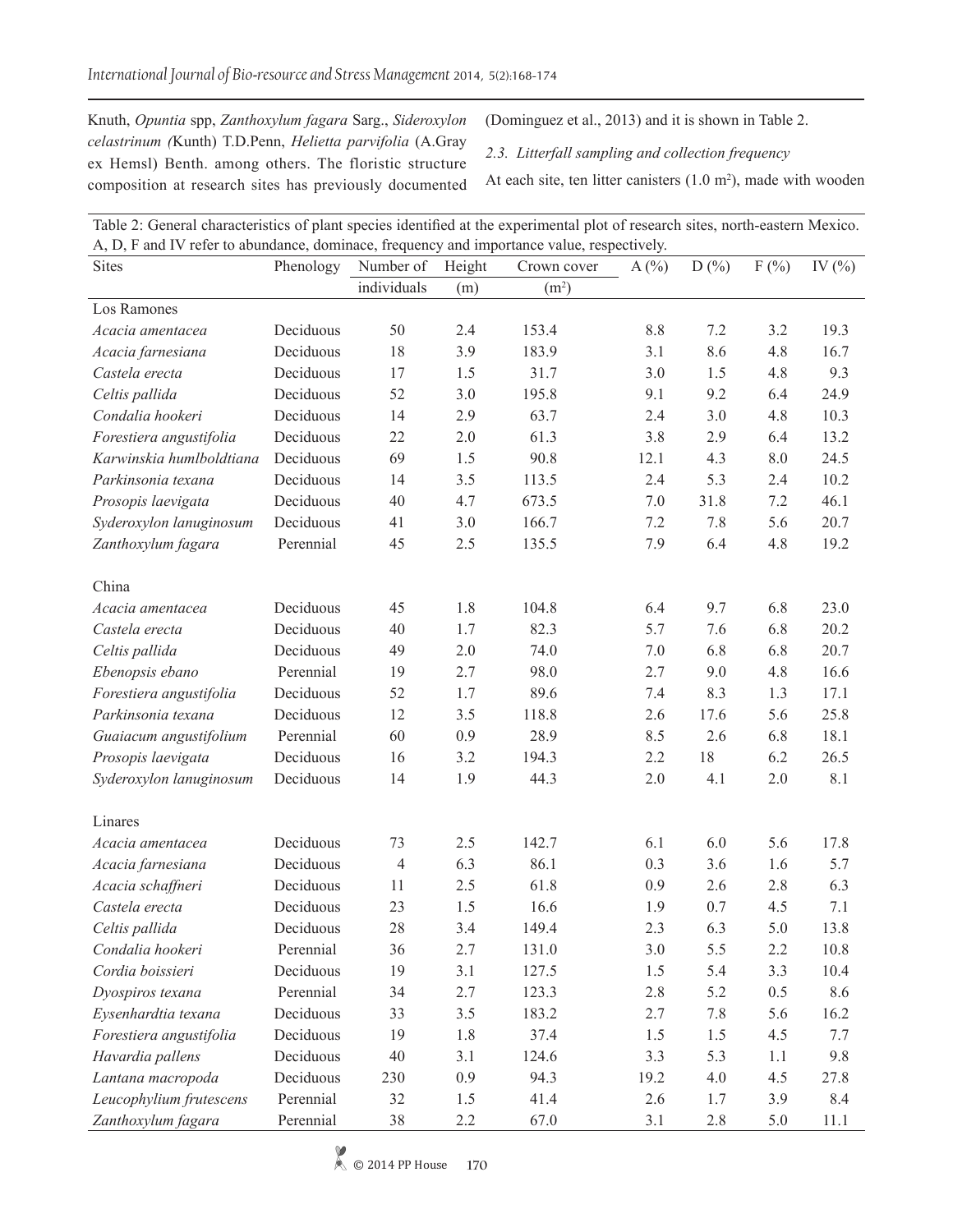sides fitted with the nylon net bottom (1 mm mesh size), randomly scattered over an experimental plot of 2,500 m<sup>2</sup>  $(50\times50 \text{ m}^2)$  were used for litterfall samplings. Each canister was placed approximately 0.30 m above the soil level to intercept litterfall. Litterfal sampling was conducted at 15-day intervals between January 2009 and December 2010. Monthly litterfall production was quantified by mixing the two samples taken every 15 days. Litterfall contents were manually sorted into the following categories: leaves, reproductive structures (flowers, fruits and seeds), twigs or branches (<2 cm in diameter), and miscellaneous residues (unidentified, fine plant tissue such as bark, pieces of insect bodies or feces). Corrections were not accounted for weight sample losses from litter which might have decomposed between sampling dates or amount of litter blown into or out of canisters by wind. Samples were oven dried to a constant weight at 65°C for 72 h. Dry samples were ground in a Wiley mill (Thomas Scientific) to pass 1.0 mm mesh sieve and were kept in closed paper envelopes.

# *2.4. Chemical analysis*

From each canister (replication), leaf litter samples obtained from each site and sampling date, 1.0 g dry weight was used for determining the contents of minerals (Cu, Fe, Mn, Zn, Ca, Mg, K and P). Mineral content was estimated by incinerating samples in a muffle oven at 550°C during 5 hours. Ashes were digested in a solution containing HCl and HNO<sub>3</sub>, using the wet digestion technique (Cherney, 2000). Concentrations of Ca (oxide nitrous/acetylene flame), Cu, Fe, Mn, Zn, K and Mg (air/acetylene flame) were determined by atomic absorption spectrophotometry (Varian, model SpectrAA-200), whereas P was quantified spectrophotometrically using a Perkin-Elmer spectrophotometer (Model Lamda 1A) at 880 nm (AOAC, 1997). The Kjeldahl procedure was employed for total N analyses (AOAC, 1997). Nutrient deposition at each site was calculated by multiplying leaves litter production by each sampling date by nutrient concentration for the same sampling date and site, and adding them over the entire year. The accumulated values at each site were used as an estimate of the annual nutrient deposition.

# *2.4. Statistical analysis*

Litterfall deposition data, per year and site, belonging to each litter constituent as well as, annual leaf nutrient deposition data were subjected to one-way analysis of variance with a factorial arrangement, being years (2009 and 2010) Factor A and Sites (Los Ramones, China and Linares) Factor B (Steel and Torrie, 1980). Normal distribution and homogeneity of variances for each litter constituent and nutrient deposition data were tested using the Kolmogorov-Smirnov, Shapiro-Wilk and Levene tests (Brown and Forsythe, 1974; Steel and Torrie, 1980). Where the interaction (years<sup>\*</sup>sites) was significant  $(p<0.05)$ the Tukey test  $(p=0.05)$  was performed for mean comparison

(Steel and Torrie, 1980). All applied statistical methods were according to the SPSS® (Statistical Package for the Social Sciences) software package (standard released version 13.0 for Windows, SPSS Inc., Chicago, IL).

# **3. Results and Discussion**

# *3.1. Litterfall production*

Total litterfal production for Los Ramones, China and Linares during 2009 showed the following figures: 321, 431 and 462  $g$  m<sup>-2</sup> year<sup>-1</sup>, respectively, while for 2010 was 408, 613, and 703 g m<sup>-2</sup> year<sup>1</sup>, respectively (Figure 2). The main litterfall constituent during the two years of study corresponded to leaf fallen, which represented in 2009 between 48% (Los Ramones) and 65% (Linares) and in 2010 between 60% (Los Ramones) and 73% (Linares) of total litterfall production. The deposition of twigs for 2009 averaged 15% for the three sites, whereas during 2010 this component represented between 14% (Linares) and 18% (Los Ramones) of total litterfall production. With respect to reproductive structures, during 2009 it represented between 12% (Linares) and 30% (Los Ramones), in contrast, during 2010 the deposition of this component ranged from 9% (Linares) to 15% (Los Ramones) of total litterfall. The deposition of miscellaneous during 2009 for the three sites represented 5% of total litterfall, whereas during 2010 it represented between 2% (Linares) and 5% (Los Ramones) of total litterfall deposition (Figure 2).

# *3.2. Deposition of minerals*

The potential deposition of macro- and micro-minerals was significantly different among sites and years (Figure 2). The average deposition of Ca+K+Mg+P+N during the two studied years for Los Ramones, China and Linares was 10.1, 21.5 and 24.8 g m<sup>-2</sup> year<sup>-1</sup>, respectively. The average deposition (g m<sup>-2</sup>) year-1) of Ca during 2009 and 2010 for Los Ramones, China and Linares was 4.0, 6.4 and 11.3, respectively. Average K deposition was 1.7, 5.9 and 4.5, respectively; Mg 0.8, 2.4 and 1.5, respectively. Mean P deposition was 0.1, 0.2 and 0.2, respectively. With respect to N, mean deposition was 3.5, 6.5 and 7.4, respectively (Figure 2). Regardless of site, the potential contribution of nutrients through leaf fallen showed the following trend: Ca>N>K>Mg>P (Figure 2). With respect to the potential deposition (mg  $m<sup>2</sup>$  year<sup>1</sup>) of Cu during 2009, maximum (2.79) and minimum (0.83) values were observed in Linares and Los Ramones, respectively, whereas during 2010a similar trend, although of different magnitude, was registered; Linares and Los Ramones attained depositions of 4.87 and 0.95 mg  $m<sup>-2</sup>$  year<sup>1</sup>, respectively. Higher (11.8) and lower (5.5) Mn depositions during 2009 were recorded for Linares and Los Ramones, respectively. During 2010, Linares and Los Ramones achieved figures of 18.1 and 9.5, respectively. With respect to the depositions of Fe during 2009, Linares registered about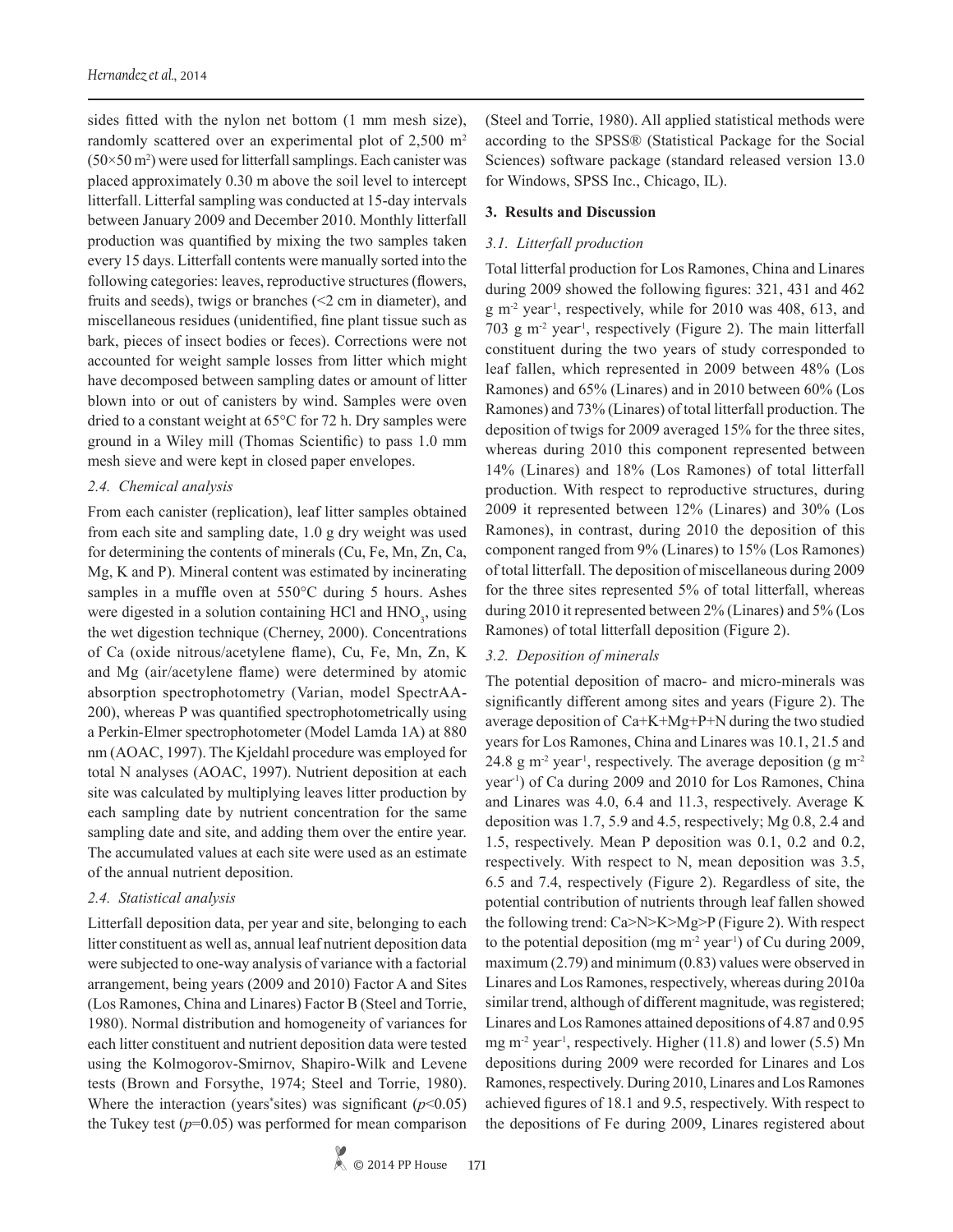21.7 while Los Ramones 14.7. During 2010, maximum (91.2) and minimum (53.0) values were observed in Linares and Los Ramones, respectively. It is clear the signinificant deposition of 2009 with respect to 2010 for these two sites. The maximum and minimum depsotion of Zn during 2009 was 5.2 and 3.3 for Linares and Los Ramones, respectively, whereas during 2010 was 9.0 and 5.9 for Linares and Los Ramones, respectively. Regardless of site, the potential deposition of micronutrients showed the following order: Fe>Mn>Zn>Cu (Figure 2). Averaged total deposition of micronutrients through leaf fallen (Cu+Mn+Fe+Zn) for Los Ramones, China and Linares during

2009 was  $24.3$ ,  $28.4$  and  $41.5$  mg m<sup>-2</sup> year<sup>1</sup>, respectively, while for 2010 was 69.2, 77.4 and 123.1, respectively.

The results of the present study have shown that the quantity

Miscellaneous



Figure 1: Monthly mean air temperature and monthly rainfall during 2009 and 2010 at Los Ramones, China and Linares, north-eastern Mexico

Figure 2: Litterfall, macro- and micro-nutrient deposition during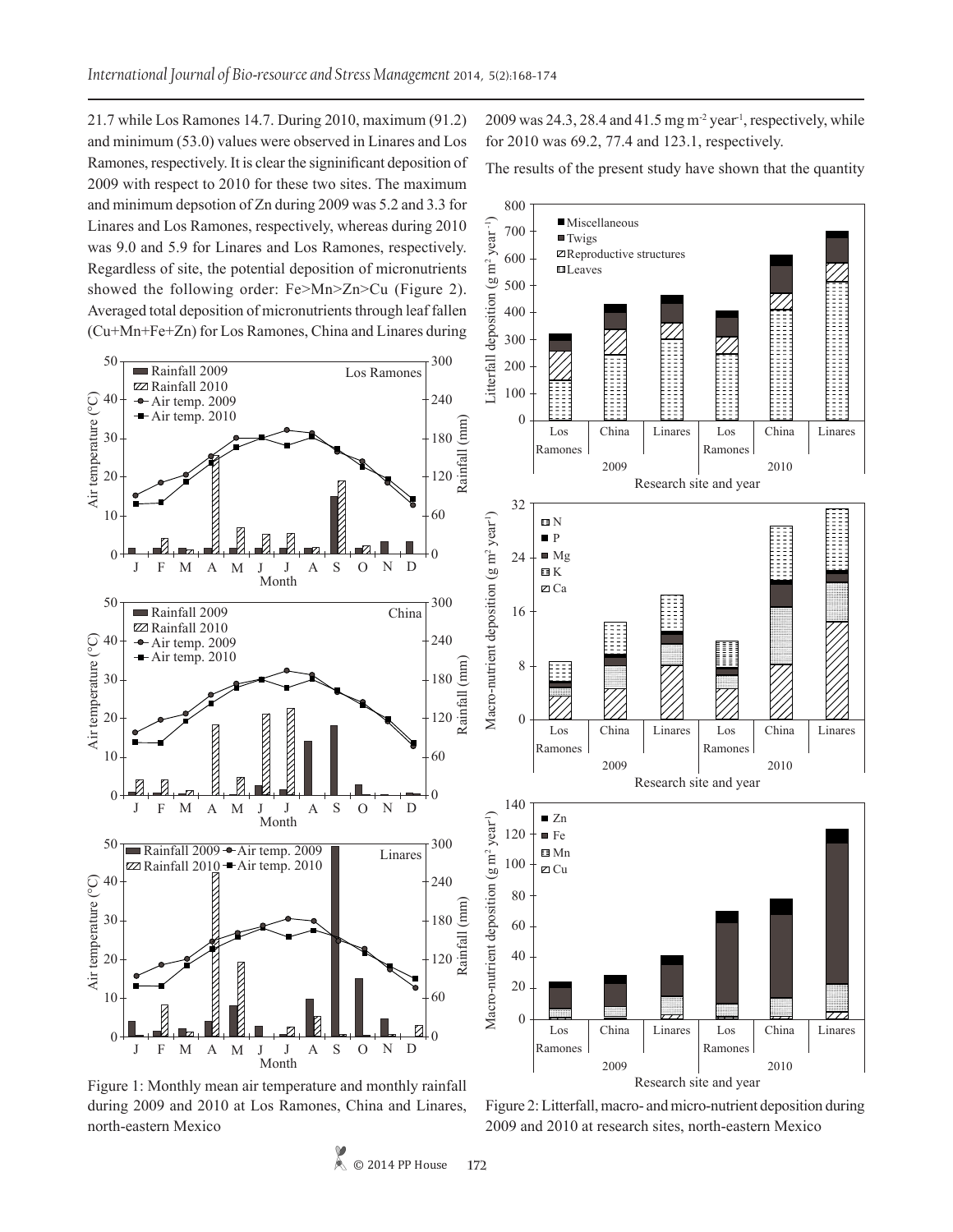of litterfall deposition and its respective constituents differed between the two studied years; 2009 and 2010, being the last that registered the higher littefall production. This finding may be associated to the higher rainfall registered, particularly for sites Los Ramones and China. Although Linares accounted lower precipitation in the year 2010 with respect to 2009, this research site accounted a greater litterfall production than China and Los Ramones sites. These observations could be realted to a greater plant cover and floristic diversity as well as to structure of the vegetation as has been previously documented (Dominguez et al., 2013). The results of the present study reveals also that there is a great variability in the deposition of litterfall and the contents of macronutrients derived from the decomposition of literfall among differnt sites exhibiting diversity in vegetation and weather conditions during the two years of study. In this context the importance of littefall in the contribution of macro- and micronutrients for the growth of forest ecosystem has been well documented (Jorgensen et al., 1975; Lugo et al., 1990; Isaac and Nair, 2006). The litterfal and its decomposition contribute to the main transfer of organic matter and nutrients to the soil surface (Isaac and Nair, 2006). Besides, nutrient fluxes occur via throughfall and stem flow (Silva and Gonzalez, 2001) to the forest soil. The decomposition of litterfal contribute to the maintenance of the fertility and productivity of the forest ecosystem (Prescott, 2005) and the reincorporation of litterfal in the soil, and the subsequent cycling of these nutrients are the main source of the available nutrients (Del Valle-Arango, 2003). It has been documented that the productivity of the plants depends greatly on the nutrient cycle (Gartner and Cardon, 2004) and also the seasonal fluctuations in the production of litterfal are regulated basically by the biological and climatic factors prevailing in the forest (Hernandez et al., 1992). In addition, the factors which control its degradation are the physicochemical environment, and litterfall and the composition of the community of decompossers (Hattenschwiler et al., 2005). The present study is supported by the results observed by Hoorens et al*.* (2003) and Zhang et al. (2008) whose reports about the quality of litterfall determines to some extent the grade of descomposition in the majority of terrestrial ecosystems which are realted to a great diversity of plant species which implies that its composition exerts a strong impact in this respect (Hattenschwiler, 2005).

The variation in litterfall in different sites is influenced by climatic parameters as has been reported by Tuomi et al*.* (2009) in which temperature and precipitation are the main factors that affect litterfall degradation.

#### **4. Conclusions**

During the two year period, the main litterfall component was

constitued by leaf fallen comprising from 55 (Los Ramones) to 70% (Linares) of total litterfall. It was followed by reproductive structures which contributed from 11 (Linares) to 22% (Los Ramones). At the three research sites, twigs avegaged about 16% of total litterfall. The miscelleaneous component ranged from 4 (Linares) to 6% (China). The dynamics of litterfall deposition is the result of phenological events of different species as well as it is realted to floristic composition at each research site and also to the environmental factors such us precipitation. The results of this investigation indicate that the deposition of macro-nutrients (Ca, K, Mg, P, and N) through leaf fallen was greater during the year 2010 with respect to 2009, being Linares the site which showed the higher deposition of nutrients. During the two year study, the averaged deposit of Ca+K+Mg+P+N for sites Los Ramones, China and Linares was  $10.1$ ,  $21.5$  and  $24.8$  g m<sup>-2</sup> year<sup>1</sup>, respectively. Regardless of the site, the order of macro-nutrient deposition was as follows: Ca>N>K>Mg>P. The deposition of micro-nutrients (Cu, Fe, Mn and Zn) through leaf fallen was higher during 2010 that 2009. During the two year study, averaged deposition of Cu+Fe+Mn+Zn for Los Ramones, China and Linares sites was 46.7, 52.9 and 82.3 mg m<sup>-2</sup> year<sup>1</sup>, respectively. Regardless of research site, the order of micro-nutrients deposition was as follows: Fe>Mn>Zn>Cu. Deposition of Fe was significantly higher during 2010 with respect to 2009. This finding suggests a new line of research to elucidate main factors associated to its deposition and its relationships to climatic factors, soil physical and chemical properties, and root absorption and translocation mechanisms.

# **5. Acknowledgements**

The authors wish to thank to the Consejo Nacional de Ciencia and Tecnologia (CONACYT) for the Doctoral Scholarship given to the first author. Valuable technical assistance provided by Manuel Hernandez, Perla Cecilia, Christian Marroquin and Elsa Gonzalez is highly recognized during their field and laboratory activities. The authors appreciate and wish to thank the land owners of Zaragoza and El Abuelo ranches for providing the facilities to conduct this investigation. This research was funded in part by Universidad Autonoma de Nuevo Leon (grant PAICYT CT289-10).

#### **6. References**

- Association of Official Analytical Chemists (AOAC). 1990. Official methods of analysis,  $15<sup>th</sup>$  edn. Washington, DC. Association of Official Analytical Chemists, 482.
- Brown, M.B., Forsythe, A.B., 1974. Robust tests for the equality of variances. Journal of the American Statistical Association 69, 364-367.

Cherney, D.J.R., 2000. Characterization of forages by chemical